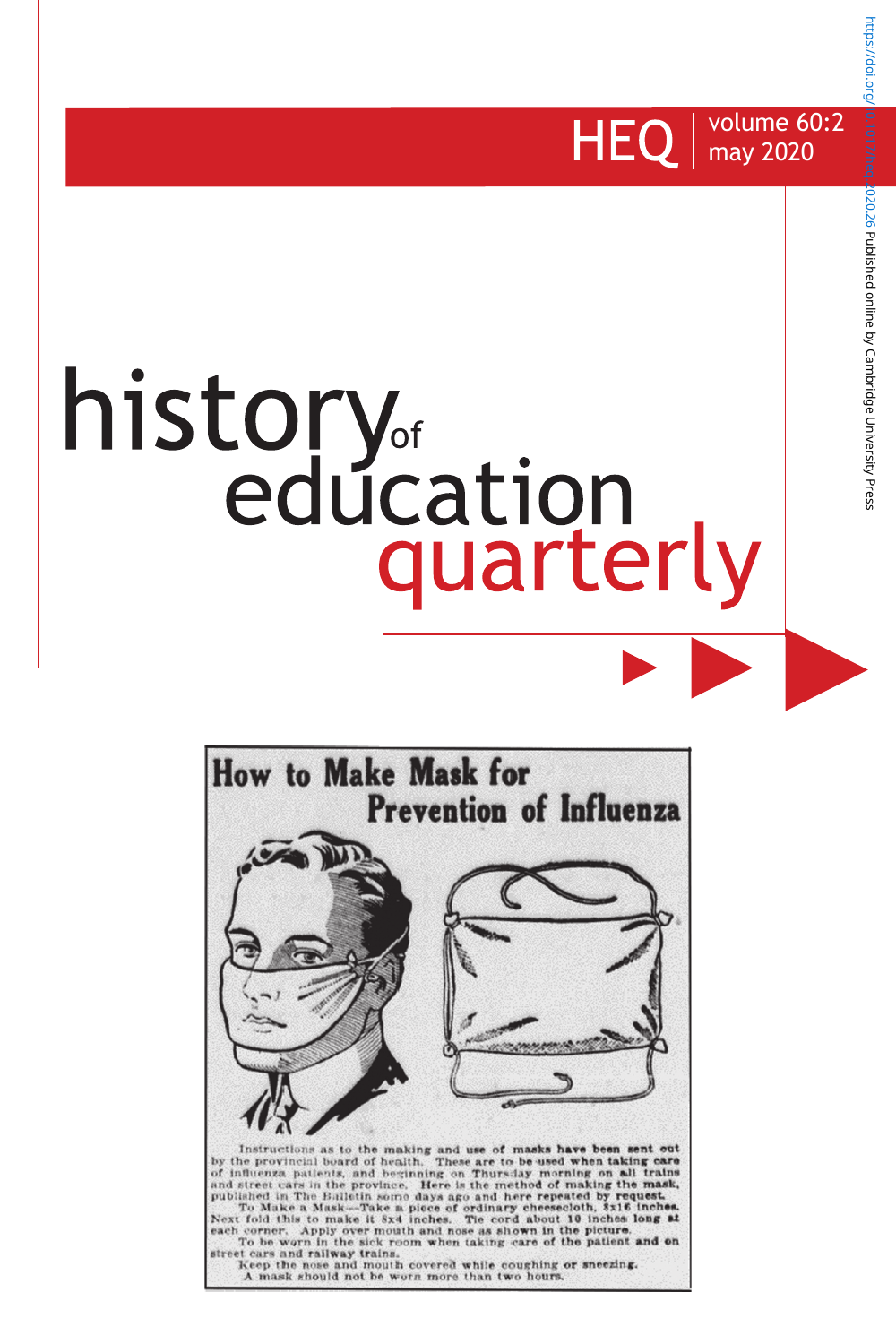**Article Submissions**: Manuscripts must be submitted electronically to the *History of Education Quarterly* manuscript submission site at journals.sfu.ca/heq. Questions regarding submissions can be directed to the editorial staff at HEOedit@uw.edu. The editors will only consider articles that have been submitted exclusively to the *History of Education Quarterly*.

**Book Reviews**: Assignments of reviews are made from a file of potential reviewers. To have your name added to that file, please send your curriculum vitae to the book review editor at heqbooks@uw.edu. Requests to review particular books cannot be honored.

HISTORY OF EDUCATION QUARTERLY (Print ISSN: 0018-2680 Online ISSN: 1748-5959) is published quarterly on behalf of the History of Education Society in conjunction with The College of Education, University of Washington, Box 353600, Miller Hall, Seattle, WA 98195 by Cambridge University Press, One Liberty Plaza, New York, NY 10006.

**Postmaster**: Send all address changes to *History of Education Quarterly*, Cambridge University Press, Journals Fulfillment Dept., One Liberty Plaza, New York, NY 10006.

**Publisher**: *History of Education Quarterly* is published by Cambridge University Press, One Liberty Plaza, New York, NY 10006; Telephone: +1 212-337-5000; Email: newyork@cambridge.org

# **Information for Subscribers**

*History of Education Quarterly* is published in 4 issues per year. Institutional subscription prices for 2020 are: Print & Online: \$306; Print Only: \$282; Online Only: \$245. For customers in North America, email subscriptions newyork@cambridge.org or call (800) 872-7423, option 4. For customers outside North America, email journals@cambridge.org or call +44 (0)1223 326070

**Back Issues**: Single issues from the current volume are available at the current single-issue price from subscriptions newyork@cambridge.org. Earlier issues may be obtained from Periodicals Service Company, 351 Fairview Avenue – Ste 300, Hudson, NY 12534, USA. Telephone: +1 518 822-9300; Email: psc@periodicals.com

# **Copyright and Copying**

Copyright © 2020 History of Education Society. All rights reserved. No part of this publication may be reproduced in any form or by any means, photocopying, electronic, or otherwise, without permission in writing from Cambridge University Press. Policies, request forms, and contacts are available at: http://www.cambridge.org/about-us/rights-permissions/

Permission to copy (for users in the USA) is available from the Copyright Clearance Center (CCC), http://www.copyright.com, info@copyright.com

**Advertising**: To advertise in the journal please email USAdSales@cambridge.org or call +1 212 337-5053 (for customers in North America); email ad\_sales@cambridge.org or call +44 1223 325083 in the rest of the world.

# **Disclaimer**

Statements of facts and opinion in the articles in *History of Education Quarterly* are those of the respective authors and contributors and not of the History of Education Society or Cambridge University Press. Neither Cambridge University Press nor the History of Education Society make any representation, express or implied, in respect of the accuracy of the material in this journal and cannot accept any legal responsibility or liability for any errors or omissions that may be made.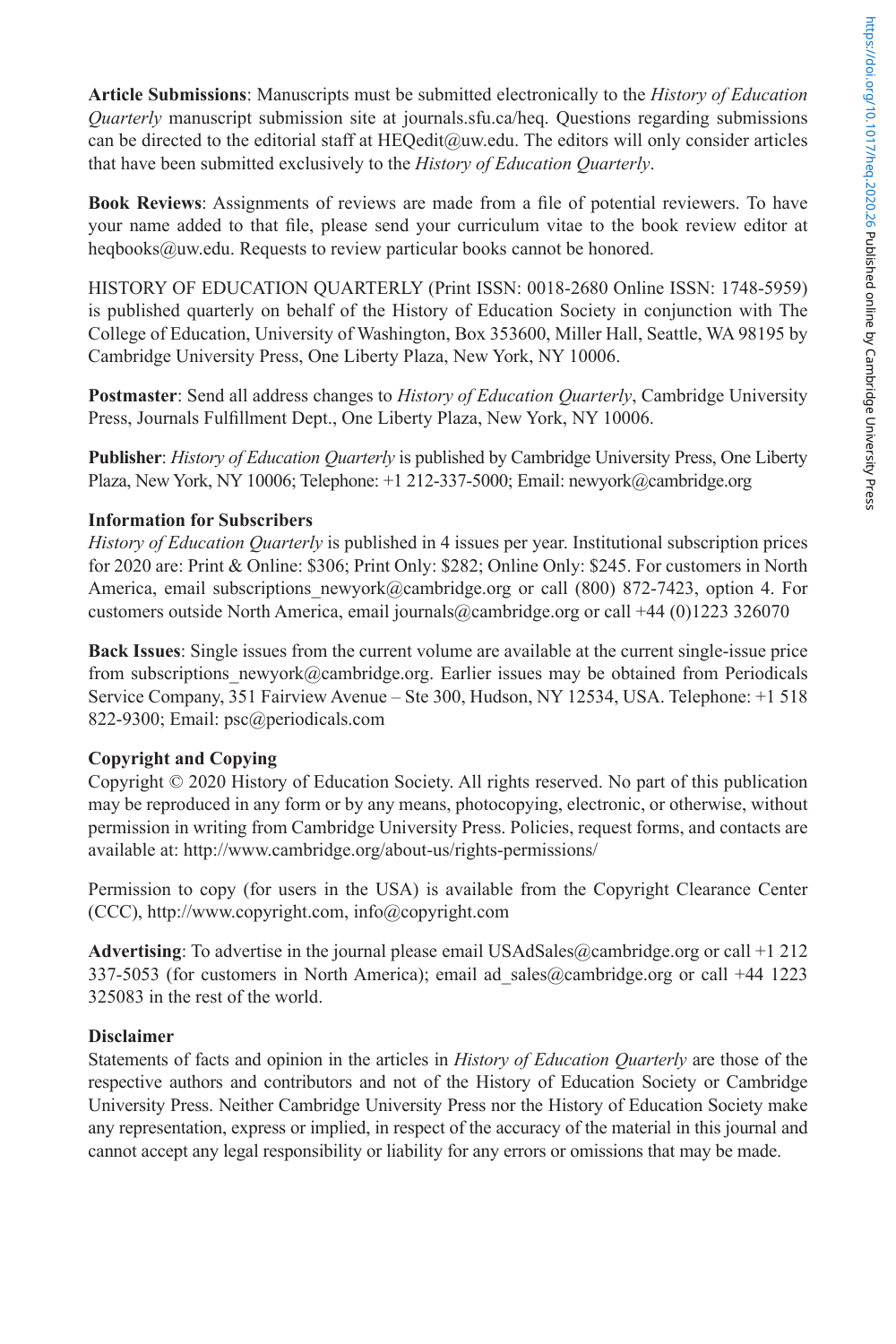**History** of Education Quarterly

Volume 60 • Number 2 • May 2020

# **Contents**

# Articles

| 129 | To Be an Apolitical Political Scientist: A Chinese<br>Immigrant Scholar and (Geo)politicized American<br><b>Higher Education</b><br>Qing Liu          |
|-----|-------------------------------------------------------------------------------------------------------------------------------------------------------|
| 156 | Education and National Colonialism in Postwar Taiwan:<br>The Paradoxical Use of Private Schools to Extend State<br>Power, 1944–1966<br>Ting-Hong Wong |
|     | History of Education in the News                                                                                                                      |
| 185 | Higher Education Institutions Respond to Epidemics<br>James W. Thomas and Holly Ann Foster                                                            |
|     | <b>60th Anniversary HEQ Forum</b>                                                                                                                     |
| 202 | Not Simply Academic: Perspectives on the Politics of<br>Knowledge                                                                                     |
| 203 | Institutional Logics and the Limits of Social Science<br>Knowledge<br>Jessica Blatt                                                                   |
| 214 | "No Operation in an Academic Ivory Tower": World<br>War II and the Politics of Social Knowledge<br>Christopher P. Loss                                |
| 228 | Race, Gender, Philanthropy and the Politics of<br>Knowledge<br>Linda M. Perkins                                                                       |
| 246 | Why We Need More Histories of Low-Status Institutions<br>Nidia Bañuelos                                                                               |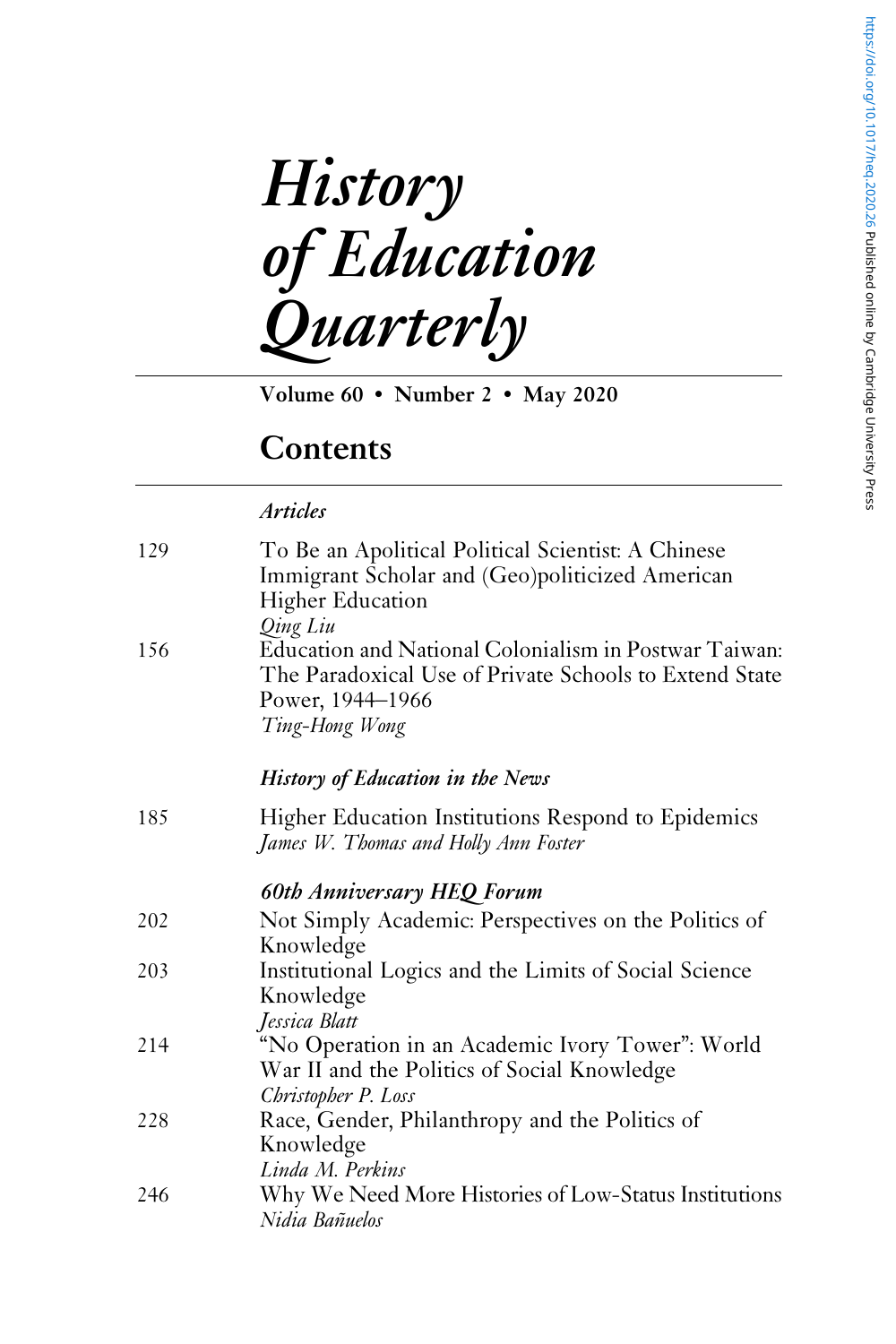# Book Reviews

| 261<br>263 | Steven Conn, Nothing Succeeds Like Failure: The Sad History                                                         |
|------------|---------------------------------------------------------------------------------------------------------------------|
|            | of American Business Schools                                                                                        |
|            | Reviewed by David F. Labaree                                                                                        |
|            | Ansley T. Erickson and Ernest Morrell (Eds.), Educating<br>Harlem: A Century of Schooling and Resistance in a Black |
|            | Community                                                                                                           |
|            | Reviewed by Judith Kafka                                                                                            |
| 267        | Elisabeth M. Eittreim, Teaching Empire: Native Americans,                                                           |
|            | Filipinos, and US Imperial Education, 1879–1918                                                                     |
|            | Reviewed by Lindsay Stallones Marshall                                                                              |
| 270        | Jane Griffith, Words Have a Past: The English Language,                                                             |
|            | Colonialism, and the Newspapers of Indian Boarding Schools                                                          |
|            | Reviewed by Matthew Villeneuve                                                                                      |
| 273        | Tom McCarthy, Developing the Whole Person: A                                                                        |
|            | Practitioner's Tale of Counseling, College, and the American                                                        |
|            | Promise                                                                                                             |
|            | Reviewed by Robert A. Schwartz                                                                                      |
| 276        | John L. Rudolph, How We Teach Science: What's Changed,<br>and Why It Matters                                        |
|            | Reviewed by Melissa Braaten                                                                                         |
| 279        | Nathan M. Sorber, Land-Grant Colleges and Popular Revolt:                                                           |
|            | The Origins of the Morrill Act and the Reform of Higher                                                             |
|            | Education                                                                                                           |
|            | Reviewed by Timothy Reese Cain                                                                                      |
| 282        | Sarah Steinbock-Pratt, Educating the Empire: American                                                               |
|            | Teachers and Contested Colonization in the Philippines                                                              |
|            | Reviewed by Derek Taira                                                                                             |

For complete information on the various History of Education Society awards and deadlines, please refer to the society's official website at http:// www.historyofeducation.org/.

PHOTO CREDIT: "How to Make Mask for Prevention of Influenza," The (Edmonton, Alberta) Morning Bulletin, Oct. 24, 1918, 3.